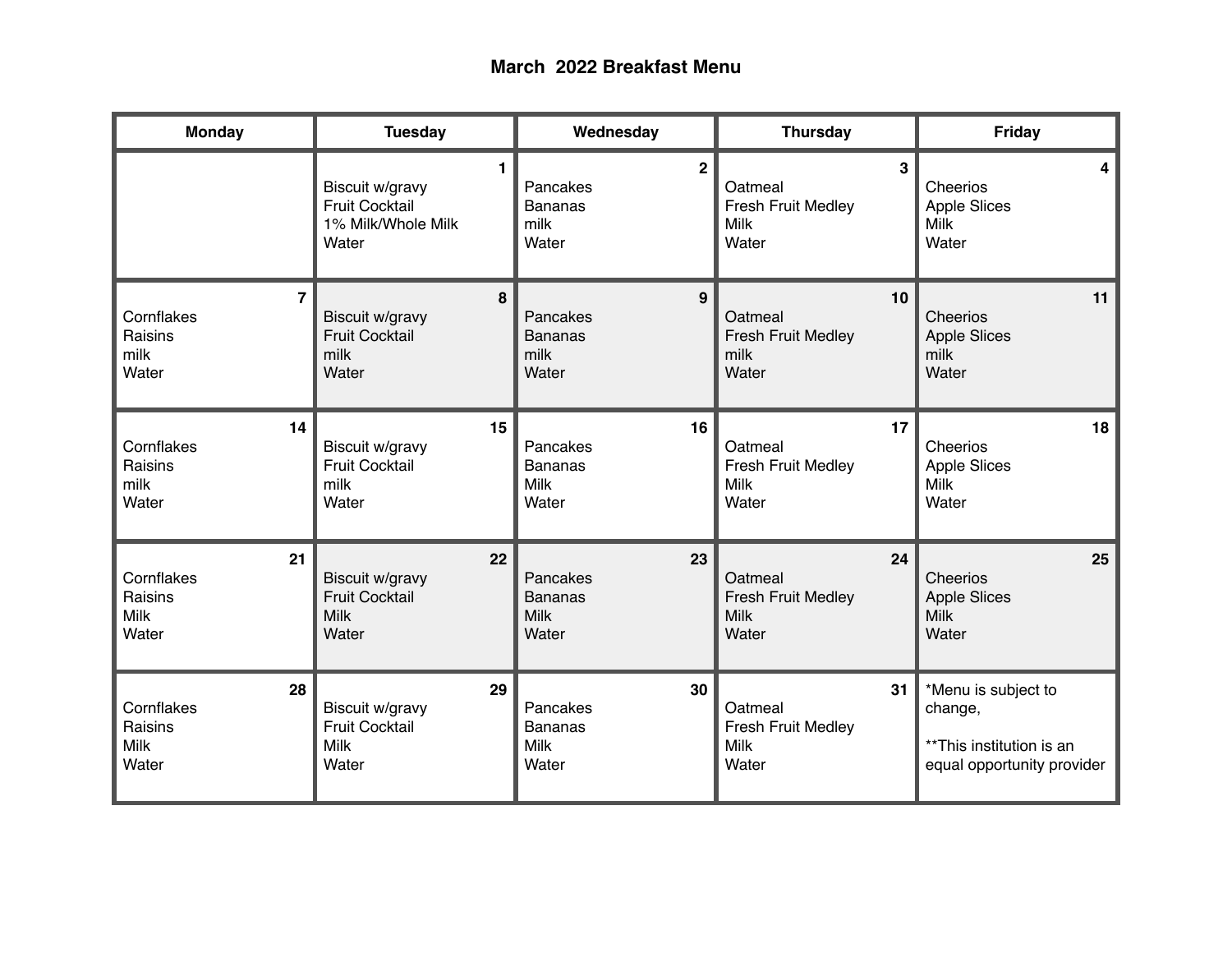## **March 2022 Lunch Menu**

| <b>Monday</b>                                                                                                             | <b>Tuesday</b>                                                                                            | Wednesday                                                                                                                  | <b>Thursday</b>                                                                                           | Friday                                                                                        |
|---------------------------------------------------------------------------------------------------------------------------|-----------------------------------------------------------------------------------------------------------|----------------------------------------------------------------------------------------------------------------------------|-----------------------------------------------------------------------------------------------------------|-----------------------------------------------------------------------------------------------|
| Water is served with every<br>meal                                                                                        | 1.<br><b>Turkey Sandwich</b><br><b>Green Beans</b><br>Pineapple Chunks<br>milk                            | $\mathbf{2}$<br><b>BBQ Rib Patty</b><br><b>Bread Slice</b><br><b>Diced Carrots</b><br><b>Fresh Fruit Medley</b><br>milk    | 3<br>Soft Beef Taco<br>Pinto Beans<br><b>Mandarin Oranges</b><br><b>Milk</b>                              | 4<br><b>Cheese Pizza</b><br>Corn<br>Applesauce<br><b>Milk</b>                                 |
| $\overline{7}$<br><b>Grilled Chicken Breast</b><br><b>Bread Slice</b><br><b>Mashed Potatoes</b><br>Peaches<br><b>Milk</b> | 8<br><b>Cheese Omelette</b><br>Cinnamon Toast<br><b>Diced Potatoes</b><br>Pineapple Chunks<br><b>Milk</b> | $\mathbf{9}$<br>Spaghetti w/Meat<br><b>Bread Slice</b><br><b>Diced Carrots</b><br><b>Fresh Fruit Medley</b><br><b>Milk</b> | 10<br><b>Steak Fingers</b><br><b>Bread Slice</b><br>Pinto Beans<br><b>Mandarin Oranges</b><br><b>Milk</b> | 11<br>Bean & Cheese Burrito<br>Corn<br>Applesauce<br><b>Milk</b>                              |
| 14<br><b>Fish Sticks</b><br><b>Bread Slice</b><br><b>Mashed Potatoes</b><br>Peaches<br><b>Milk</b>                        | 15<br>Sloppy Joe on Bread<br><b>Green Beans</b><br>Pineapple Chunks<br>Milk                               | 16<br><b>Chicken Patty</b><br><b>Bread Slice</b><br><b>Diced Carrots</b><br><b>Fresh Fruit Medley</b><br><b>Milk</b>       | 17<br>Beef & Cheese Quesadilla<br>Pinto Beans<br><b>Mandarin Oranges</b><br><b>Milk</b>                   | 18<br>Pepperoni Pizza<br>Corn<br>Applesauce<br>Milk                                           |
| 21<br><b>BBQ Meatballs</b><br><b>Bread Slice</b><br><b>Mashed Potatoes</b><br>Peaches<br>Milk                             | 22<br>Cheeseburger<br><b>Green Beans</b><br>Pineapple Chunks<br>Milk                                      | 23<br><b>Baked Ziti</b><br><b>Bread Slice</b><br><b>Diced Carrots</b><br><b>Fresh Fruit Medley</b><br><b>Milk</b>          | 24<br>Chicken Quesadilla<br>Pinto Beans<br><b>Mandarin Oranges</b><br><b>Milk</b>                         | 25<br><b>Sausage Patties</b><br>Waffles<br><b>Diced Potatoes</b><br>Applesauce<br><b>Milk</b> |
| 28<br><b>Chicken Nuggets</b><br><b>Bread Slice</b><br><b>Mashed Potatoes</b><br>Peaches<br><b>Milk</b>                    | 29<br><b>Turkey Sandwich</b><br><b>Green Beans</b><br>Pineapple Chunks<br>Milk                            | 30<br><b>BBQ Rib Patty</b><br><b>Bread Slice</b><br><b>Diced Carrots</b><br><b>Fresh Fruit Medley</b><br><b>Milk</b>       | 31<br>Soft Beef Taco<br>Pinto Beans<br><b>Mandarin Oranges</b><br><b>Milk</b>                             | *Menu is subject to<br>change.<br>**This institution is an<br>equal opportunity<br>provider   |